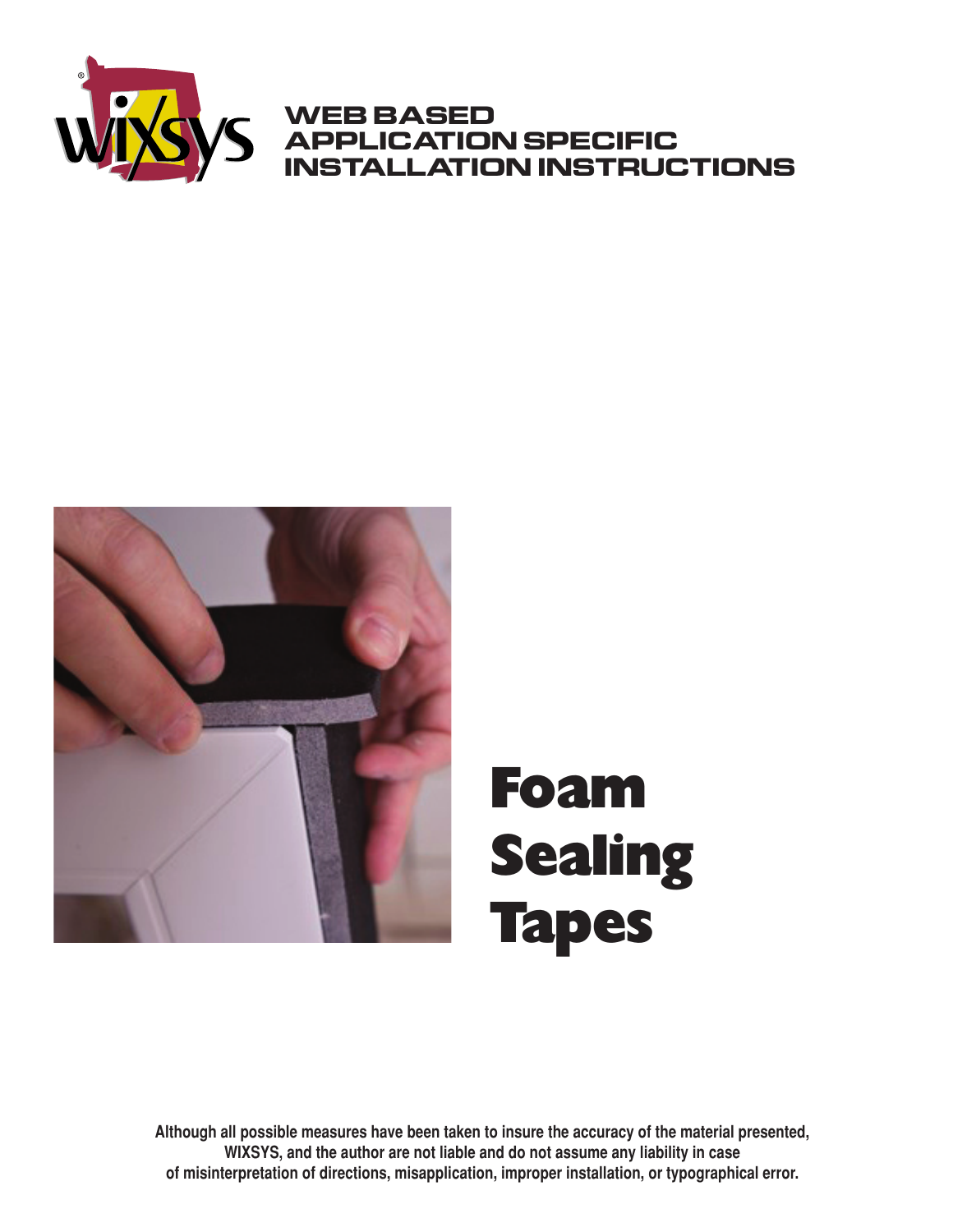# **Recommended Application of Slow-expansion Weather-resistant Foam Tape for Windows and Doors**

# **Step 1:**

Seal the sill area of the block opening to prepare for adhesive-backed flashing



# **Step 2:**

**Step 1**

**Step 2**

Roll out Adhesivebacked Flashing and apply to sill and up minimum of 4 inches on each side.



#### **Step 3:**

Cut 1.5 inch square neoprene or similar blocks, 1/2 inch high. Using spot of sealant underneath to fix to the sill flashing, place on sill. Using the measured width of the sill, place none block about 20% in from left, and the other 20% in from the right.

Using a level, confirm the level heights of the blocks.



# **Step 3**

# **Step 4:**

Unroll a length of Acrylic impregnated slow expansion foam tape to the width of the sill. Peel off the backing exposing the sticky surface.

Cut out squares to go over the neoprene blocks.

Adhere the Acrylic impregnated slow expansion foam tape to the in-place flashing

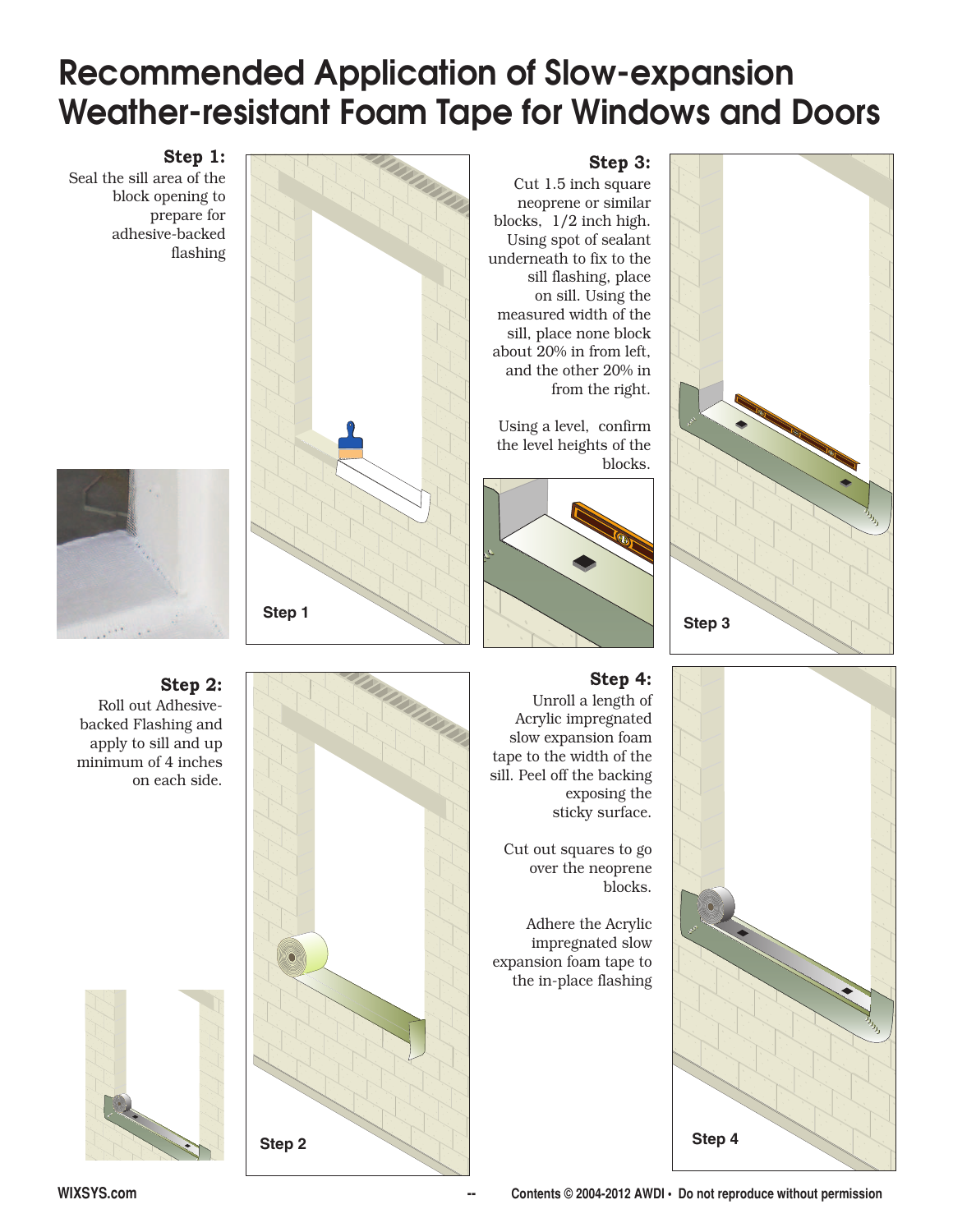## **Step 5:**

Stick lengths of Acrylic impregnated slow expansion foam tape to the two jambs and across the head of the window.

Extend the Acrylic impregnated slow expansion foam tape on the head about 1 inch longer to accommodate shrinkage.

> Trim the overlap to prepare for inserting the window.



# **Step 6:**

Insert the window into the opening taking care to be sure the Acrylic impregnated slow expansion foam tape is not disrupted.

Use a flat blade putty knife to adjust foam tape to avoid any disruption.

Using a screwdriver, lift up the overlapped foam tape on the header to allow proper seating of the joint during expansion. Add a bead of caulk to assure water tight.









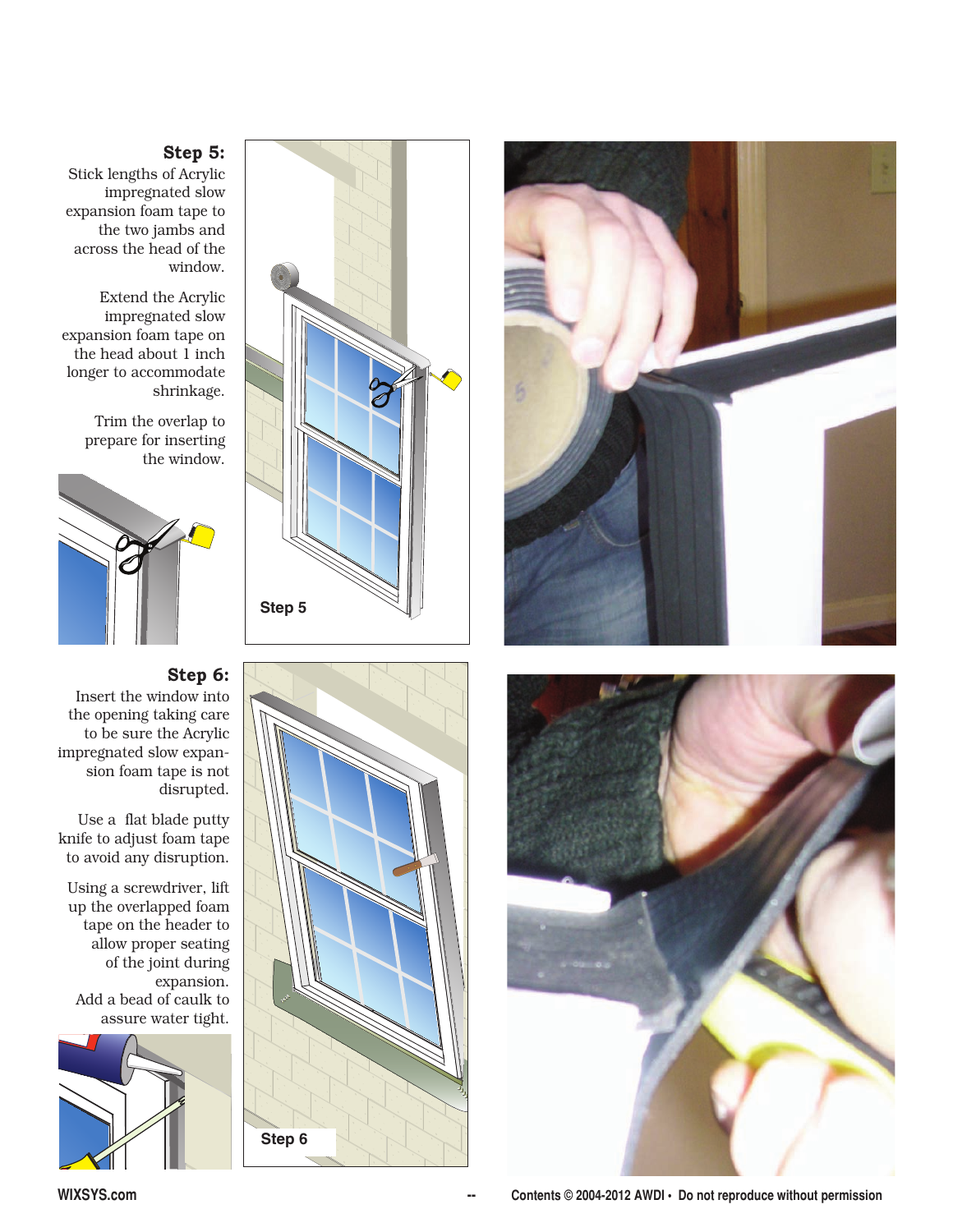## **Step 7:**

Using proper ShimCon or equal anchors, set jamb anchors and header anchors.

Adjust anchors to shim to plumb and level. Anchor the opposite jamb and re-check plumb and square. Adjust as necessary.



#### **Step 8:** Using exterior snap trim or other finish trim, cover the exposed Acrylic impregnated slow expansion foam tape

on four sides.

Caulk joint between trim and window as necessary.

There is no need to caulk/seal the joint between the slow expansion foam tape and the block opening as the stucco finish will provide the proper joint finish.